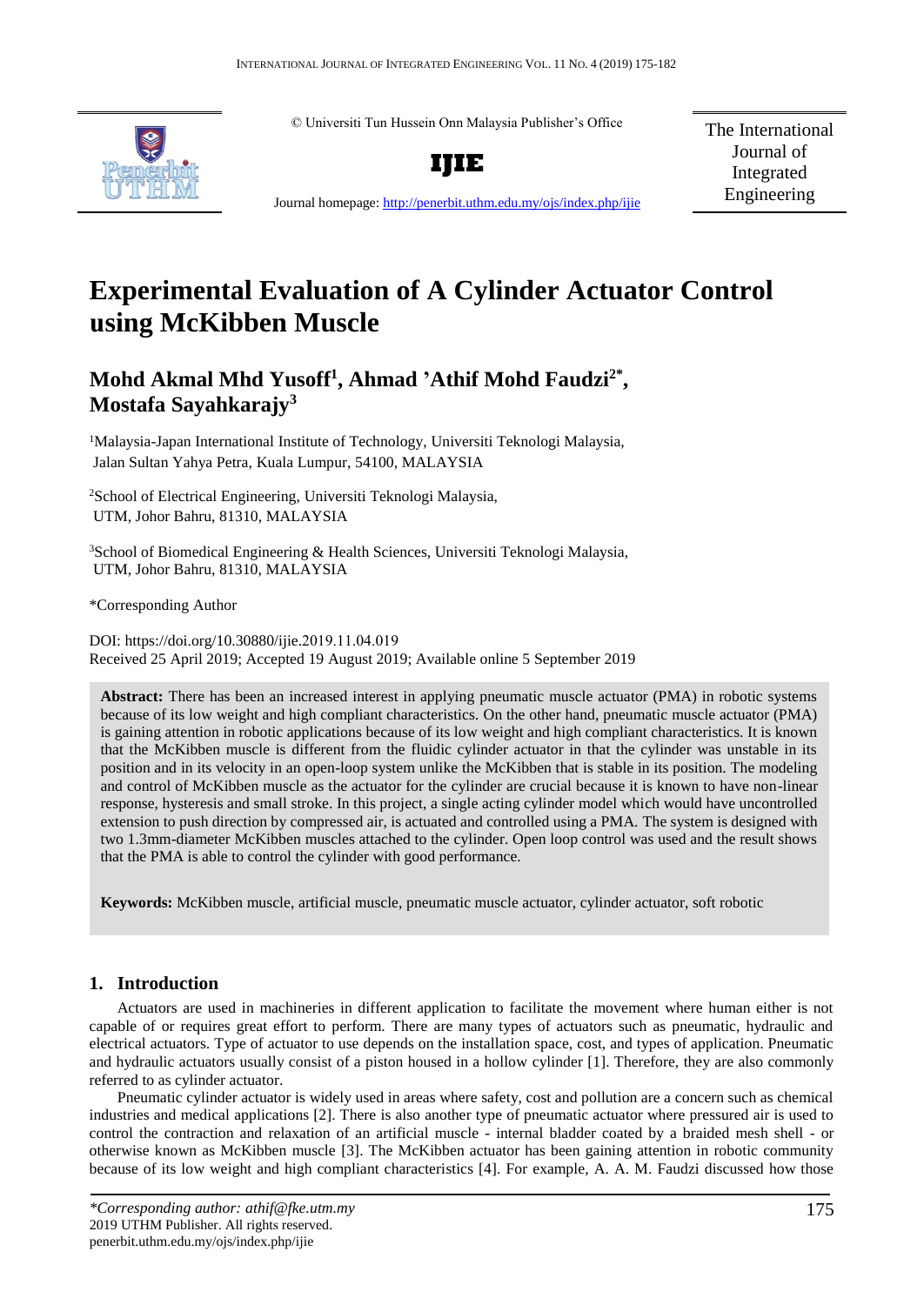characteristics has helped in the development of a Giacometti robot utilizing the muscle to achieve a maximum walking speed of  $0.05$  m/s [5]. Besides that, a soft amphibious robot – a robot which could walk on sand and in water, and on flat or inclined plane – and soft manipulator – snake-like body structure with pick–and-place ability – have also been developed using the actuator [5][6].

It is argued that the McKibben muscle is different from the fluidic - pneumatic or hydraulic - cylinder actuator in an open-loop system. Unlike the McKibben actuator which is stable in its position, the fluidic cylinder is unstable in its position and in its velocity [8]. Because of this advantage, it is interesting to study the effect of replacing direct fluidic source with McKibben muscle in a cylinder actuator system.

# **1.1 Cylinder Actuator Control**

There are many control strategies employed to control the position of a pneumatic cylinder actuator, for example, sliding mode control [9], pulse width modulation [10], feedback-fuzzy hybrid [11] and predictive functional controller [12]. However, they share the same problem: it is difficult to achieve an accurate position control [13]. This is due to the compressibility of air. Therefore, most of its application is focused on single – initial and final - position control.

# **1.2 The Present Research**

Using McKibben muscle, it is possible to design an accurate multiple position actuator [14] [15]. Previous research shows that the maximum contraction that can be achieved by the muscle is 20% when supplied by 0.3 MPa pressure [16]. This represents a problem because the actuator needs to be much longer than the distance it needs to cover. For example, to move a load for 2 cm, the muscle needs to be at least 10 cm. This would normally mean a long housing to fit the muscle and is therefore impractical. To solve this problem, a pulley system is proposed in this paper. This would allow a long muscle to be slotted in a tight space.

The remainder of the paper is organized as follows. In section 2, the cylinder actuator structure and specification including 3D CAD design and McKibben muscle description are presented. Section 3 discusses the static analysis of the CAD design and contraction and displacement result of the actuator. The paper concludes with a brief evaluation and suggestions for future work in section 4.

# **2. Methodology**

### **2.1 Experimental Design**

A prototype of cylinder actuator was designed using Solidworks® (Figure 1) and fabricated using 3D printer. The design took into consideration the maximum length the piston should move, the muscle's length, and the placement of the spring and its hooks. The spring was chosen based on its expansion length and having a spring constant such that it would be able to return the piston to its original location after being actuated. There was ample gap between the actuator and its track so that the actuator could move freely while being guided by the track. As the prototype's piston was lightweight, a thin muscle should be enough to pull it. However, our prototype used two muscles to simulate a real-life application. The muscles' individual length was long enough such that when they fully contracted, the piston would move to its final position.



**Fig. 1 - Solidworks drawing of the prototype**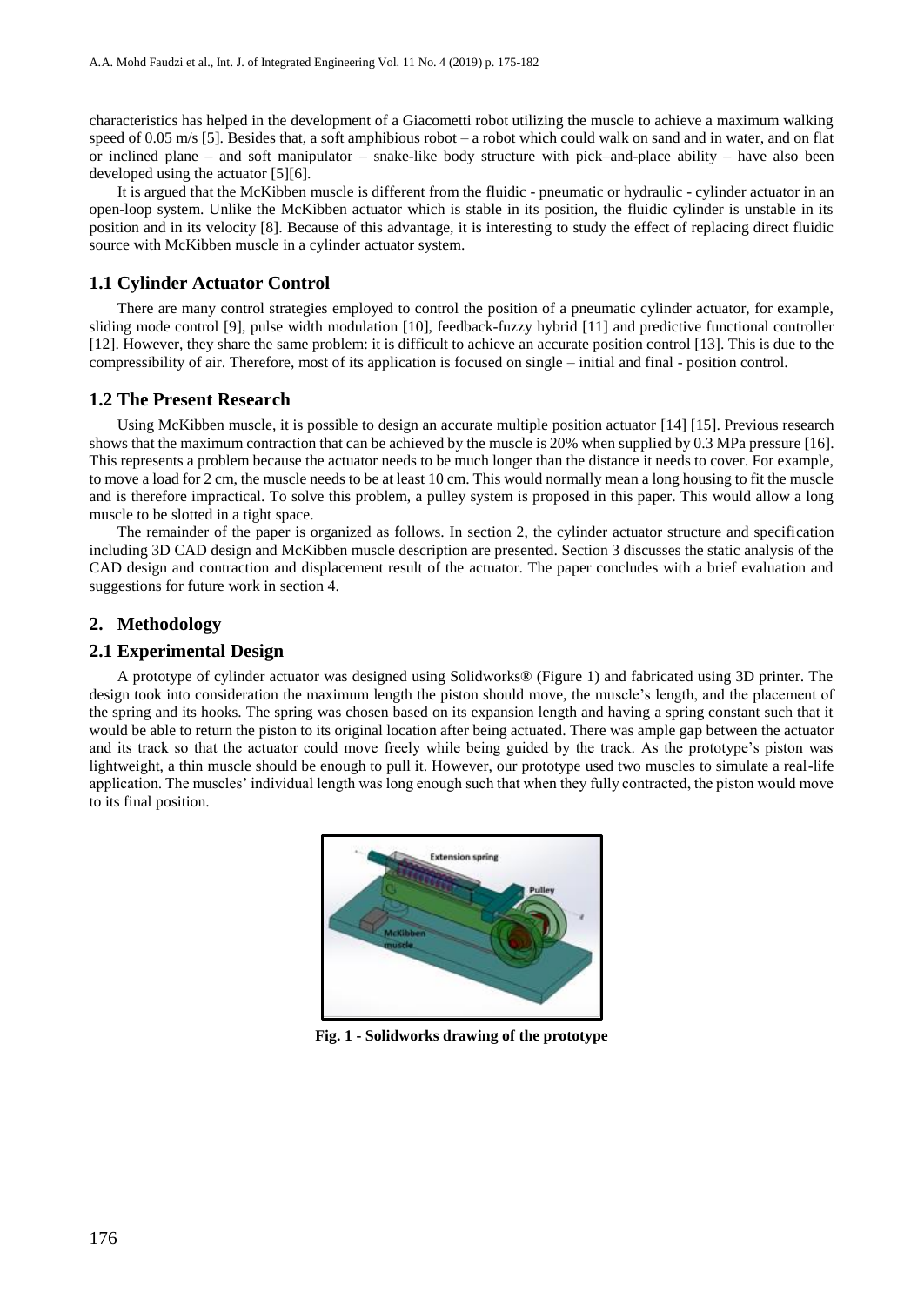## **2.2 Design Analysis**

It is important to design the prototype right before it goes to production to avoid unnecessary cost. In one well-known study, it was found that 80% of unnecessary cost could be avoided by design changes compared to just 20% by production engineering changes [17]. One of the most commonly used methods to evaluate the CAD design is by doing linear static analysis. Its purpose is to simulate what happens when the design is subjected to a particular load. This would enable the design to be improved, for example by removing material where it is not being utilized and strengthen areas with high stress [18]. Therefore, a static analysis using Solidworks Simulation has been carried out. Two simulations were performed; horizontal force and vertical force. Physical and mechanical properties of the material used in the simulation are shown in Table 1.

#### **Table 1 Properties of the material used in the simulation**

| <b>Property</b>                      | Value                        |
|--------------------------------------|------------------------------|
| Material                             | Steel                        |
|                                      | 200000000000                 |
| Elastic Modulus                      | N/m <sup>2</sup>             |
| Poisson's Ratio                      | 0.29                         |
| Shear Modulus                        | 77000000000 N/m <sup>2</sup> |
| <b>Mass Density</b>                  | 7900 kg/m <sup>3</sup>       |
| Tensile Strength                     | 420507000 N/m <sup>2</sup>   |
| <b>Yield Strength</b>                | 351571000 N/m <sup>2</sup>   |
| <b>Thermal Expansion Coefficient</b> | $0.000015$ K <sup>-1</sup>   |
| Thermal Conductivity                 | 47 W/(mK)                    |
| Specific Heat                        | $420 \text{ J/(kgK)}$        |

# **2.3 Apparatus**

Two McKibben muscles with outer diameter of 1.3 mm were used. Each of them was attached to a tube that connected them to the compressor. The attachment process was done carefully to avoid any air leakage. PTFE tape, Loctite 401 glue and a stick with fine tip were used. The tape was applied on the muscles' surface so that inserting them into the tube was easier. The glue was applied inside the tube, around the tape and through the tube-muscles gap using the stick. The stick had fine tip so that the glue spread properly inside the tube and sipped into the gap. Using thick tip would risk air leakage, because the glue might not be applied properly.

An Agilent DC power supply was used to provide 24V supply to pressure sensor. A compressor was used to supply the air pressure. It was connected to an air filter and a pressure regulator. The experiment setup is shown in Figure 2.

# **2.4 McKibben Muscles**

A considerable amount of literature has been published on McKibben muscles' design and specifications. These studies investigated the design of various outer diameters, ranging from 1.3 mm up to 40 mm [19] and various braided structures [20]. In this study, thin soft McKibben muscles with outer diameter of 1.3 mm which has been developed previously were used. The braided angle was 18˚ - less than contraction cutoff angle of 55˚ - and therefore would contract when pressure is applied [21].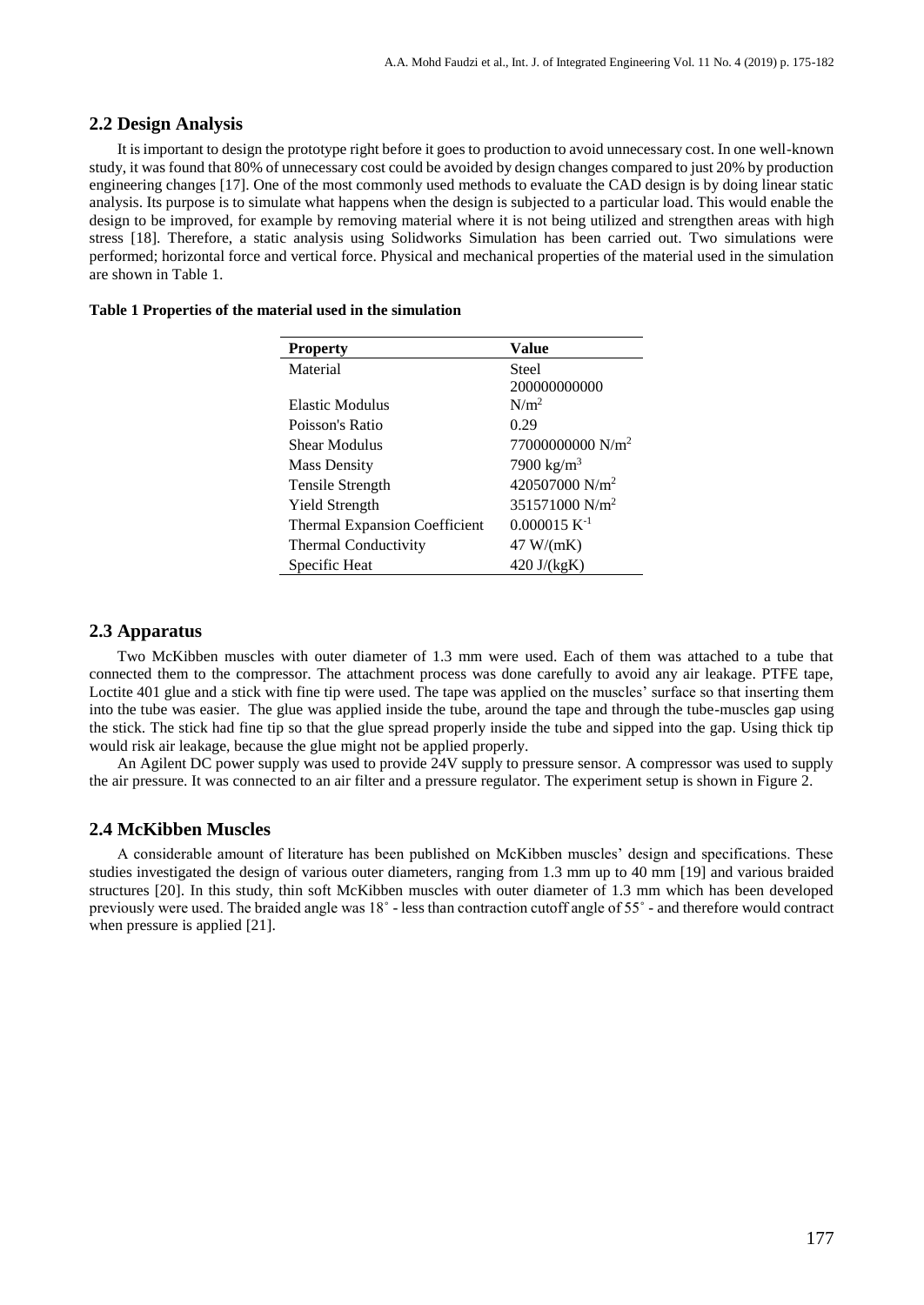

**Fig. 2 - Experiment setup**

# **2.5 Procedures**

Three experiments were conducted. The first one was to measure the contraction of the muscle when pressure was varied. The second was to measure the displacement of the piston when actuated by the muscles. The third was to measure the free-load contraction.

For the first experiment, the muscle's end that was connected to the pressure supply was fixed while the other end that was sealed was let to move freely (Figure 3). Pressure sensor was connected to the regulator to measure the pressure coming into the muscle. Pressure was increased incrementally using regulator. The reading on the pressure sensor and the muscle's length were recorded. The experiment was repeated until 0.4 MPa.

For the second experiment, to conduct the experiment easier, the piston was separately connected to the actuators. However, because the piston was lightweight, a guide was built around it so that it would not be off-track when pulled (Figure 4). The procedures then followed the first experiment. For the third experiment, the piston was removed (Figure 5) and similar procedures from the first experiment were repeated. The difference between amount of contractionwithout-load and amount of the displacement was observed.



**Fig. 3 - First experiment**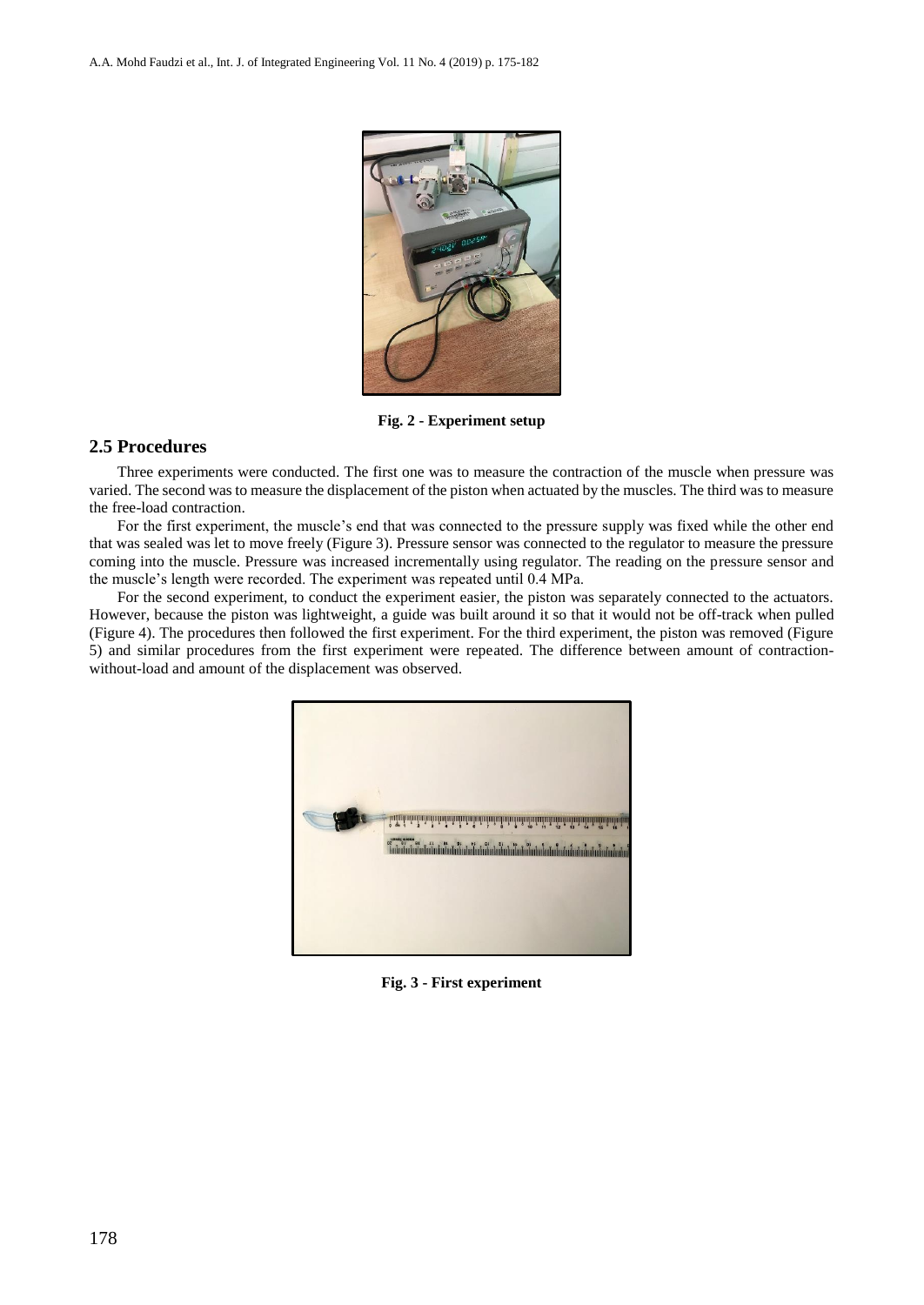

**Fig. 4 - Second experiment**



**Fig. 5 - Third experiment**

# **3.0 Results and Discussion**

# **3.1 Solidworks Simulation**

A static analysis using Solidworks Simulation has been done to simulate the performance of the design under expected force. The results are shown in Table 2 and Table 3.



|  |  | Table 3 Stress result of Solidworks static study |  |
|--|--|--------------------------------------------------|--|
|  |  |                                                  |  |

Maximum displacement:

3.06 x 10-5 mm

Maximum displacement:

1.912 x 10-4 mm

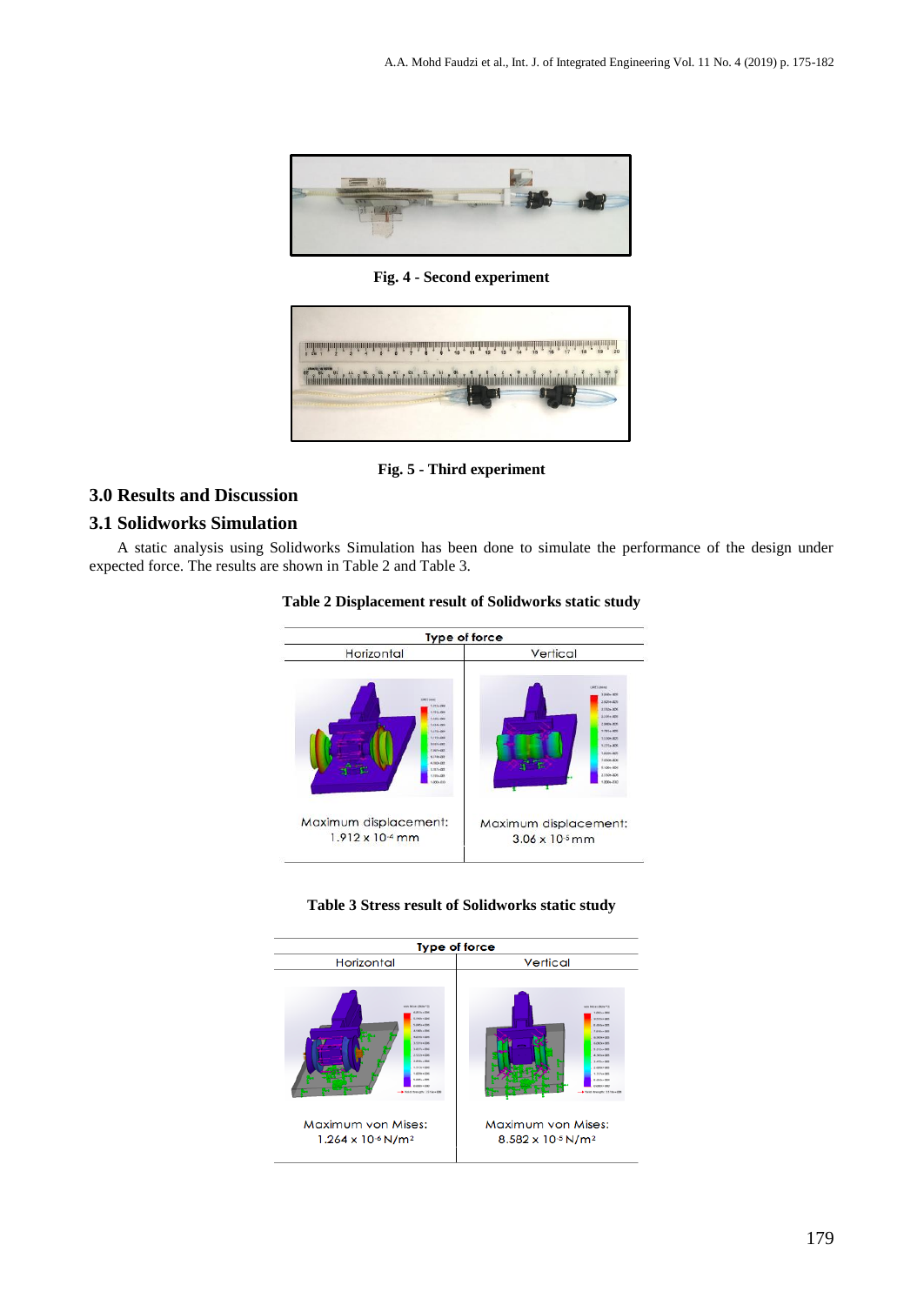Table 2 shows the displacement result. Horizontal forces show more areas with high displacement compared to vertical forces. However, both are within the limit with maximum displacement of  $1.912 \times 10^{-4}$  mm (horizontal) and 3.06  $x$  10<sup>-5</sup> mm (vertical) respectively. On the other hand, stress analysis shows more area of high stress at vertical. However, they are both still within limit. Based on the result, it can be shown that the design is able to withstand the requirements set earlier.

#### **3.1 Contraction and Displacement**

Figure 6 shows the contraction of the McKibben muscle versus applied pressure. The muscle's length is 16.8 cm. The maximum contraction is 3.1 cm, which gives the maximum contraction ratio of about 0.18. The ratio is about the same as previous literatures.



**Fig. 6 - Contraction (cm) vs air pressure (MPa)**

Figure 7 shows the displacement of the piston and the contraction of the two muscles-without-load versus applied pressure. From the experiment, the higher the contraction, the more displacement the piston underwent. This then translated to lower muscle contraction and thus lower piston displacement. This is because higher contraction happens at higher pressure and the higher the pressure, the more static force is produced (Figure 8). However, the displacement and the contraction values are not the same. This is to be expected because in our open-loop control system, additional force required to pull the piston was not compensated with an increased pressure because there was no feedback involved. To make the displacement equals to the contraction, closed-loop system as in Figure 9 should be used.

Figure 6 also shows that the maximum displacement is much lower than the maximum contraction. In our experiment, we limited the maximum pressure used to be 4 bar. This is because we were worried that applying more pressure would damage the 1.3 mm muscle. However, to allow for higher maximum displacement, larger-diameter muscle should be used so that higher maximum pressure and thus higher static force could be applied [22]. Besides that, using longer muscle could also increase the maximum displacement. Our results also indicate that McKibben muscle is able to position control a cylinder actuator by varying the applied pressure. Therefore, by replacing direct fluidic source with McKibben muscle in a cylinder actuator system, multiple position control could be achieved.



**Fig. 7 - Piston displacement (cm) and muscle contraction (cm) versus air pressure (MPa)**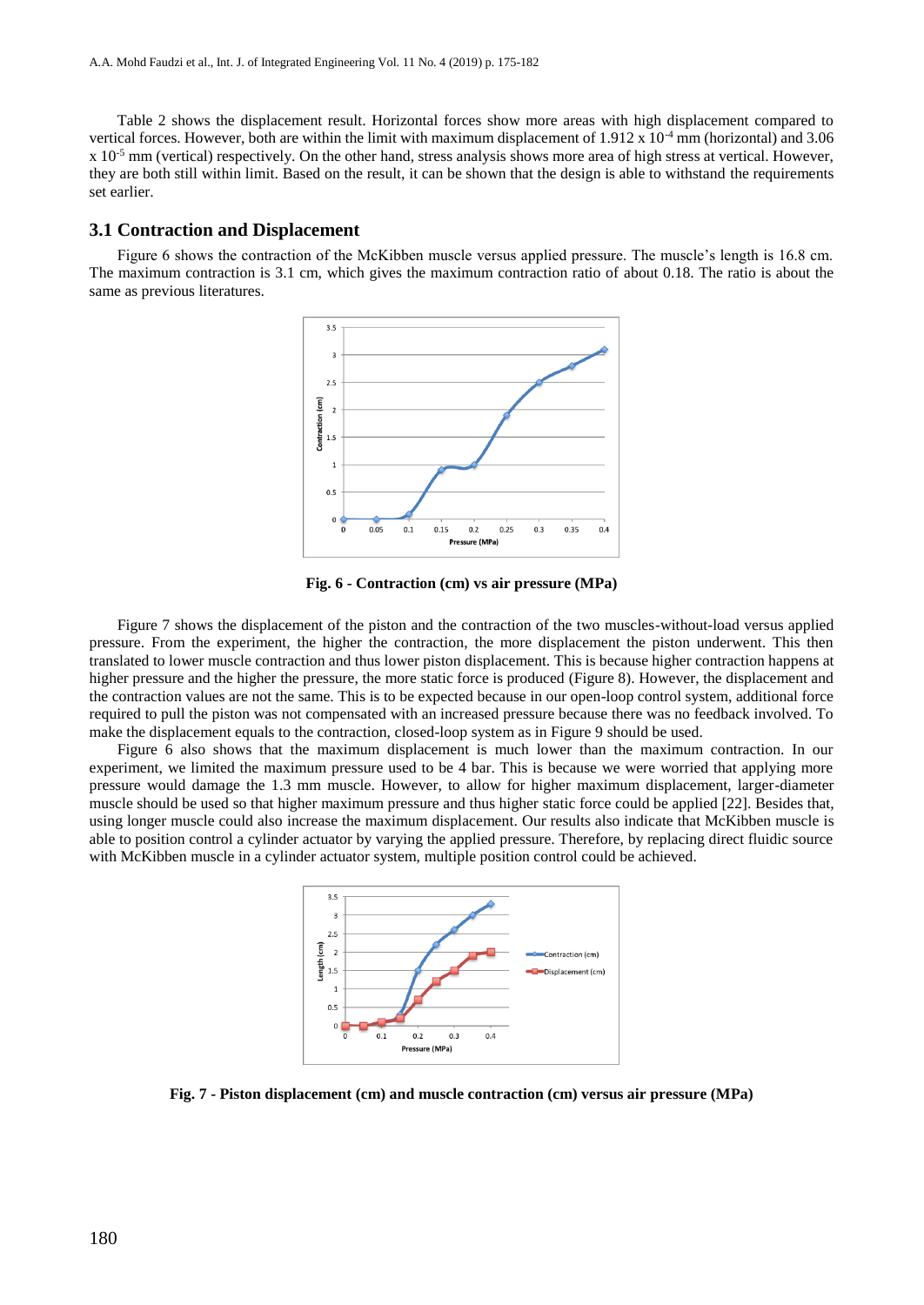

**Fig. 8 - Typical static force of a McKibben muscle [4]**



**Fig. 9 - A closed-loop control system to compensate additional force required with increased load**

### **4.0 Conclusion**

This study sets out to determine the performance of a single acting cylinder actuator employing McKibben muscles as its actuator in place of conventionally-used compressed air. To achieve this, a 3D-printed prototype has been developed. The prototype's CAD design was evaluated using Solidworks static analysis tool to look for any design improvement. The prototype was then tested using open-loop control. Results showed that the piston position can be controlled to a maximum displacement of 2 cm. These findings suggest that in general, using McKibben muscle allows multiple position control in a cylinder actuator system. An implication of this is the possibility of using McKibben actuator for fine cylinder actuator position control.

# **Acknowledgement**

This research is fully supported by UTM GUP grant, PY/2018/03018. The authors fully acknowledged Ministry of Higher Education (MOHE) and Universiti Teknologi Malaysia for the approved fund which makes this important research viable and effective.

#### **References**

- [1] F. Daerden and D. Lefeber, "Pneumatic artificial muscles: actuators for robotics and automation," *European journal of mechanical and environmental engineering*, vol. 47, no. 1, pp. 11–21, 2002.
- [2] L. Zhao, B. Zhang, H. Yang, and Y. Wang, "Observer-Based Integral Sliding Mode Tracking Control for a Pneumatic Cylinder With Varying Loads," IEEE Transactions on Systems, Man, and Cybernetics: Systems, pp. 1– 9, 2018.
- [3] C.-P. Chou and B. Hannaford, "Measurement and modeling of McKibben pneumatic artificial muscles," IEEE Transactions on robotics and automation, vol. 12, no. 1, pp. 90–102, 1996.
- [4] P. Ohta et al., "Design of a Lightweight Soft Robotic Arm Using Pneumatic Artificial Muscles and Inflatable Sleeves," Soft Robotics, vol. 5, no. 2, pp. 204–215, Oct. 2017.
- [5] A. A. M. Faudzi, G. Endo, S. Kurumaya, and K. Suzumori, "Long-Legged Hexapod Giacometti Robot Using Thin Soft McKibben Actuator," *IEEE Robotics and Automation Letters*, vol. 3, no. 1, pp. 100–107, Jan. 2018.
- [6] A. A. M. Faudzi, M. R. M. Razif, G. Endo, H. Nabae, and K. Suzumori, "Soft-amphibious robot using thin and soft McKibben actuator," in *2017 IEEE International Conference on Advanced Intelligent Mechatronics (AIM)*, 2017, pp. 981–986.